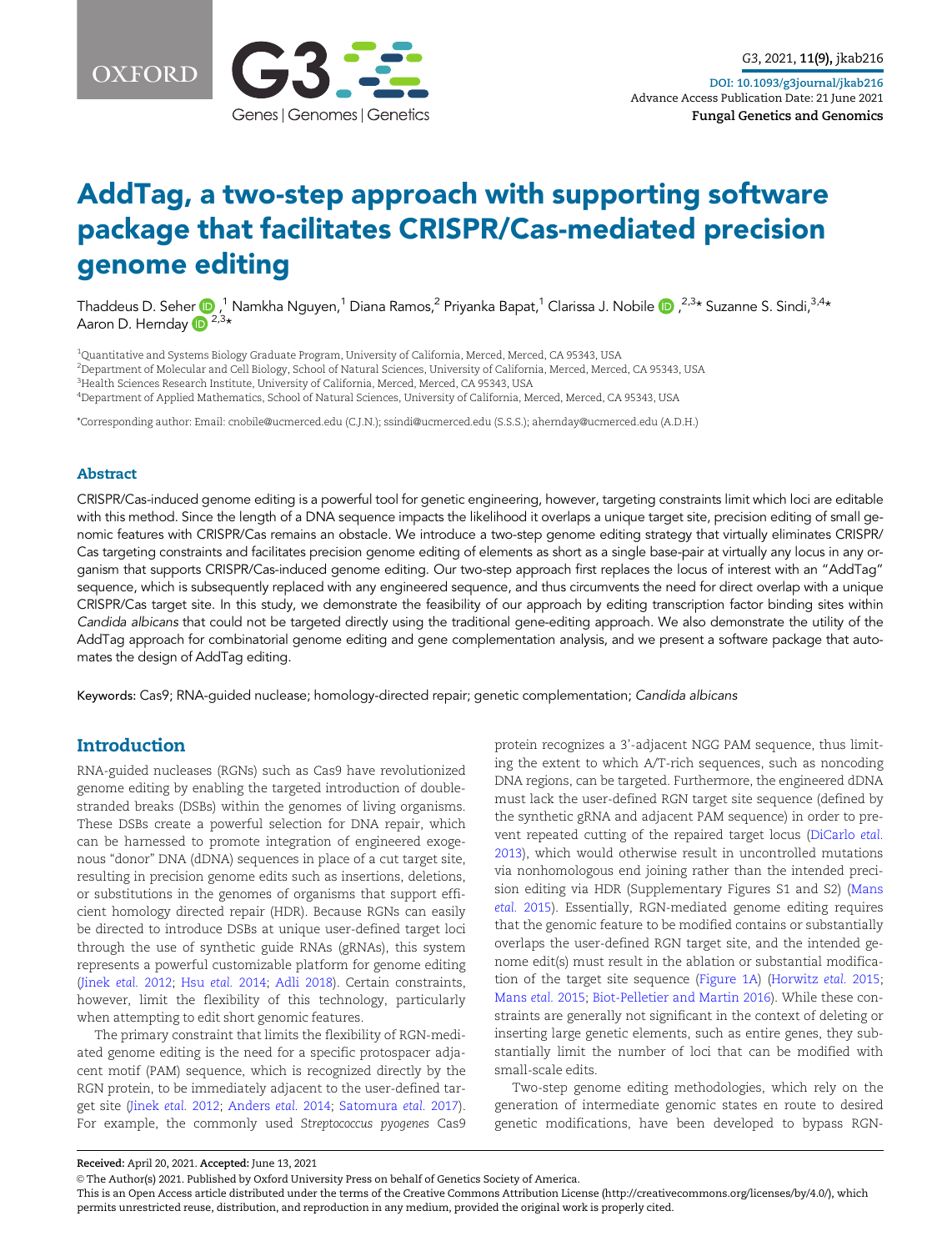<span id="page-1-0"></span>

Figure 1 The two-step AddTag methodology enables precision genome editing of genetic loci that would not be possible using traditional (one-step) methods. (A) The direct (one-step) "traditional" method turns the reference (þ) genome into the modified (\*) genome by incorporating a single dDNA. Direct editing requires the RGN target site (target) to be disrupted. The modified target site (\*target) must be sufficiently different from the target sequence to prevent RGN restriction with the same gRNA. Therefore, unless the genomic feature being edited (feature) and the target are largely overlapping, the final modified genomic sequence (\*gDNA) must contain modifications outside of the modified feature (\*feature). Any intervening sequence between the feature and target must also be short to ensure that the feature is replaced with the intended \*feature. If the \*target and \*feature sites are not overlapping or closely adjacent, then HDR at the cut target site can result in \*target incorporation without \*feature incorporation (Supplementary Figure S10). (B) The indirect (two-step) AddTag method first turns the reference  $(+)$  genome into an intermediate  $(\Delta)$  genome, and then turns the  $\Delta$  genome into the add-back (AB) genome. AddTag enables precision feature editing without the need for a proximal target or any modifications outside of the intended \*feature. Step one removes the feature and target, along with any intervening sequence, and replaces them with a unique engineered RGN target site (AddTag Target). Step two uses RGN cutting of the AddTag target to enable re-introduction of the previously removed intervening sequence (gray) and target, along with a modified \*feature (or even the unmodified feature). Because the target sequence is not cut during step two, modifications to the target, or any other portion of the previously deleted locus, are not required. (C) Proportion of genomic loci that could potentially be edited via Direct (one-step) or Indirect (two-step, AddTag) methods, as a function of size. 10,000 C. albicans genomic loci were randomly selected, and the feature size at each locus was varied across 11 discrete sizes, ranging from 1 to 1024 bp (horizontal axis). The proportion of these 10,000 loci that could potentially be edited (vertical axis) via Direct (one-step) editing (tan line) versus Indirect (two-step, AddTag) editing (purple line) was assessed for each of the 11 discrete feature sizes. For Direct editing, sites were considered potentially editable if there was at least 1 bp of overlap between the feature and a Cas9 target motif ('N{17}|N{3}>NGG'). For Indirect editing, sites were considered potentially editable if a Cas9 target motif was found within a maximum expanded feature size of 4096 bp (See: Supplement—Identifying Targets and Feature expansion). For both Direct and Indirect editing, targets were required to pass the default AddTag quality controls: polyT  $\leq$  4.5, 25  $\leq$  GC  $\leq$  75, post-alignment Errors  $\leq$  5, Azimuth ontarget  $\geq$  45, and Hsu-Zhang off-target  $\geq$  90. Thick horizontal lines represent DNA, with genomic DNA (gDNA) terminating in helices, and donor DNA (dDNA) terminating in blunt ends. Rectangles with internal labels represent annotated regions. Annotations with striped shading and labels preceded by an asterisk (\*) represent modified sequences. The target sites that correspond to the reference (+) genome are colored red. The Spacer regions of the guide RNAs (spacer and scaffold) are color-matched with their complementary genomic DNA targets. Stretched rectangles labeled with upstream (US) or downstream (DS) indicate regions of homology between different DNA molecules and represent the intended recombination events during homologydirected repair (HDR). Vertical black arrows represent RGN-mediated cutting of the target locus, followed by dDNA incorporation via HDR.

mediated genome editing limitations in organisms ranging from Escherichia coli to mammals [\(Elison](#page-8-0) etal. 2017; [Kwart](#page-9-0) etal. 2017; [Zhang](#page-9-0) etal. 2017; [Ikeda](#page-9-0) etal. 2018; Li etal. [2018;](#page-9-0) [Feng](#page-8-0) etal. 2021). These approaches often require complex DNA cassette construction for each genetic modification of interest and/or the use of positive and negative selectable markers, and many of the "markerless" genome editing systems designed for use in prokaryotes are not feasible for use in diploid organisms. In addition, these approaches lack an integrated software package to facilitate implementation of the methodology. We present AddTag, a powerful two-step genome editing method with an integrated software package that bypasses the targeting constraints that limit traditional (one-step) RGN-mediated genome editing approaches (Figure 1B) and thus enables precision editing of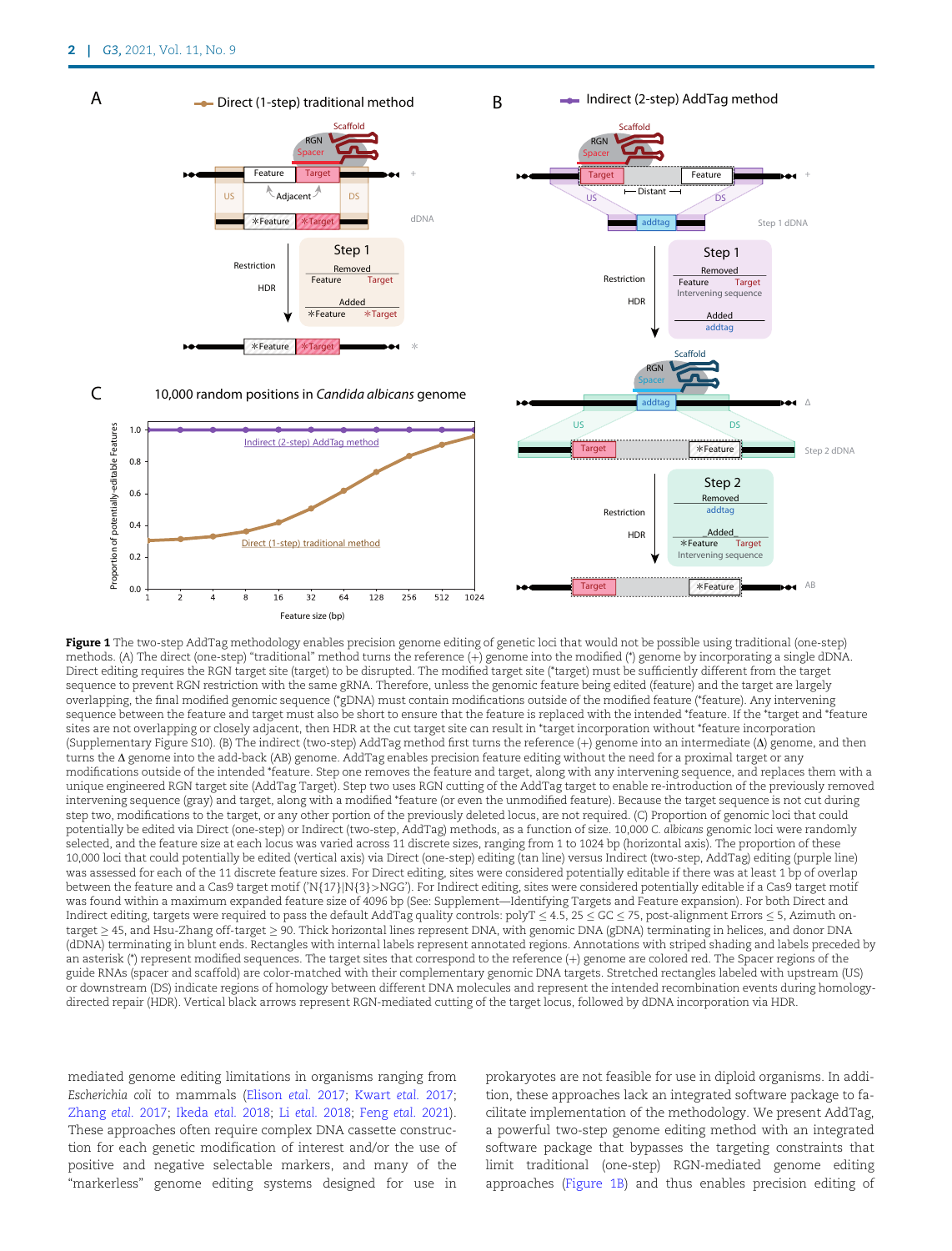virtually any genetic locus, independent of its size ([Figure 1C\)](#page-1-0). In two-step editing, the genomic feature to be edited does not need to overlap a unique RGN target site; instead, a user can utilize any potential RGN target site that is within the vicinity of the feature to be edited ([Figure 1B\)](#page-1-0). In the first step, an RGN is directed to cut at a user-defined target sequence that is near the genomic feature to be edited, and both the RGN target and the genomic feature, along with any intervening sequence, are replaced by a unique "AddTag" RGN target sequence. In the second step, RGNmediated cutting of the AddTag sequence enables the introduction of virtually any DNA sequence of choice in place of the genomic region that was originally deleted in the first step. By decoupling the feature to be edited from the RGN target site, and thus removing the need to ablate the original RGN target site, this two-step methodology virtually eliminates traditional RGN targeting constraints and enables genome edits that would otherwise not be possible. This two-step methodology is effective at introducing small-scale edits into genomic features that cannot be directly targeted by RGNs. In addition, this general strategy also enables a wide range of reverse genetic approaches including the introduction of targeted deletion or substitution mutations, as well as the reintroduction of the gene of interest (i.e., complementation).

To demonstrate the utility of the AddTag approach and integrated software package, we performed a series of genome edits in the diploid human fungal pathogen Candida albicans. We note that although we use C. albicans as our test case model organism due to prior expertise and availability of our previously published RGN-mediated genome editing system [\(Nguyen](#page-9-0) etal. 2017), our approach and software package should be amenable to other organisms with efficient RGN-mediated genome editing capabilities. First, we show that it is possible to edit small genomic features, such as transcription factor binding sites, that could not be edited using the traditional (one-step) approach due to RGN targeting constraints [\(Figure 2A](#page-3-0)). Second, we demonstrate that the AddTag approach can be used to easily generate a matrix of isogenic strains to investigate the effects of combinatorial mutations in neighboring genomic features ([Figure 2B](#page-3-0)). We also highlight the advantage of using the AddTag approach for gene complementation analyses by completely restoring the wild-type phenotype of gene deletion strains where previous approaches had failed to achieve full phenotypic restoration ([Figure 3](#page-4-0)). The custom software package that we provide automates the extensive manual design work that would otherwise be necessary to implement the AddTag approach to genome editing ([Figure 4\)](#page-4-0). Not only does this software automate RGN target selection and dDNA design for both steps of the AddTag approach, it also designs an integrated set of PCR primers for validation of the intended genome edits after each step ([Figure 4E,](#page-4-0) Supplementary Figure S3). These features make the AddTag software unique in comparison to other utilities that are designed to support RGNmediated genome editing (Supplementary Table S1).

# Materials and methods Plasmids and synthetic DNA

# For all genetic modifications in this paper, we used the AddTag software to automatically select the RGN targets, dDNAs and cor-

responding AddTag targets for step one editing, determine optimal primers (AmpF/AmpR) for amplifying the step two dDNAs, and to pick cPCR primers for validating integration of the intended modified features at the target loci following each step of editing. The gRNA expression cassettes used to make all deletion and complementation/add-back strains were generated via an "all-in-one" PCR stitching approach (Supplementary Figure S4) (Supplement—"All-in-one" gRNA cassette stitching). Briefly, linear DNA fragments containing the pSNR52 promoter and the invariable structural component of the gRNA coding sequence were PCR amplified from pADH110 and pADH119, respectively, using AHO1096/AHO1098 and AHO1097/AHO1099 primer pairs and Phusion polymerase (ThermoFisher). The resulting fragments were stitched together in a single reaction using custom target sequence-specific bridging oligos and AHO1237/AHO1238 amplification primers. Linear Cas9 expression cassettes were generated by MssI digestion of pADH137, and were transformed along with the stitched custom gRNA expression cassettes and custom dDNA fragments. The step one dDNA fragments for the ADE2, EFG1, and BRG1 loci were generated by annealing complementary 100-mer oligonucleotides. We used overlapping primer extension with Phusion polymerase to generate step one dDNAs for the WOR1 and ZRT2 loci. Wild-type add-back dDNA fragments were generated by standard PCR amplification of C. albicans genomic DNA using AddTag-designed amplification primers (AmpF/ AmpR) and Phusion polymerase. Donor DNA fragments containing mutated Zap1 binding sites were first synthesized as fulllength synthetic DNA fragments (ThermoFisher) then PCR amplified using the same AddTag-designed primers used to amplify the corresponding wild-type dDNA fragments. All DNA plasmids and primers used in this study are included in Table S2 and Table S3, respectively, and the base plasmids used in this study (pADH110, pADH119, and pADH137) and their annotated sequence files are available through Addgene.

#### Cell culture and transformation

All C. albicans strains used in this study (Supplementary Table S4) were derived from strain SC5314. AHY940 (SC5314 with one allele of LEU2 deleted) was used as the base strain for all genome editing procedures, and transformations were performed as previously described ([Nguyen](#page-9-0) etal. 2017). Briefly, gRNA and Cas9 expression cassettes, along with dDNA fragments, were transformed into AHY940 or derivative strains via chemical transformation and plated onto YPD agar plates (2% Bacto peptone, 2% dextrose, 1% yeast extract, and 2.5% agar) supplemented with 200 µg/ml nourseothricin (NAT; GoldBio). Transformation plates were incubated for 2 days at 30°C to select for integration of the gRNA and Cas9 expression cassettes ([Nguyen](#page-9-0) etal. 2017), and genome editing at the target locus was validated by colony PCR using AddTag-generated primers. Subsequent to genotype verification, the gRNA and Cas9 expression cassettes, along with the NAT resistance marker, were removed via the LEUpOUT method by selection on synthetic defined (SD) agar medium without leucine ([Nguyen](#page-9-0) etal. 2017). Strains that harbored mutated Wor1 or Zap1 binding sites and their wild-type add-back counterparts were further validated at the base pair level via Sanger sequencing of colony PCR products that spanned the engineered loci [\(Figure 2](#page-3-0), Supplementary Figure S5).

#### Phenotypic assessment of Zap1 binding site mutant strains

ZRT2 upstream intergenic region deletions (zrt2 $_{US}$   $\Delta/\Delta$ ), binding site mutants (ZRT2 $_{US}$  AB<sup>01</sup>/AB<sup>01</sup>, ZRT2 $_{US}$  AB<sup>10</sup>/AB<sup>10</sup>, and ZRT2 $_{US}$  $AB^{11}/AB^{11}$ ), and wild-type add-back strains (ZRT2 $_{US}$  AB<sup>00</sup>/AB<sup>00</sup>) were assayed for their abilities to grow on zinc-sufficient synthetic complete medium (2% dextrose, 0.17% yeast nitrogen base without ammonium sulfate, 0.5% ammonium sulfate, and auxotrophic supplements) and zinc-deficient medium (2% dextrose,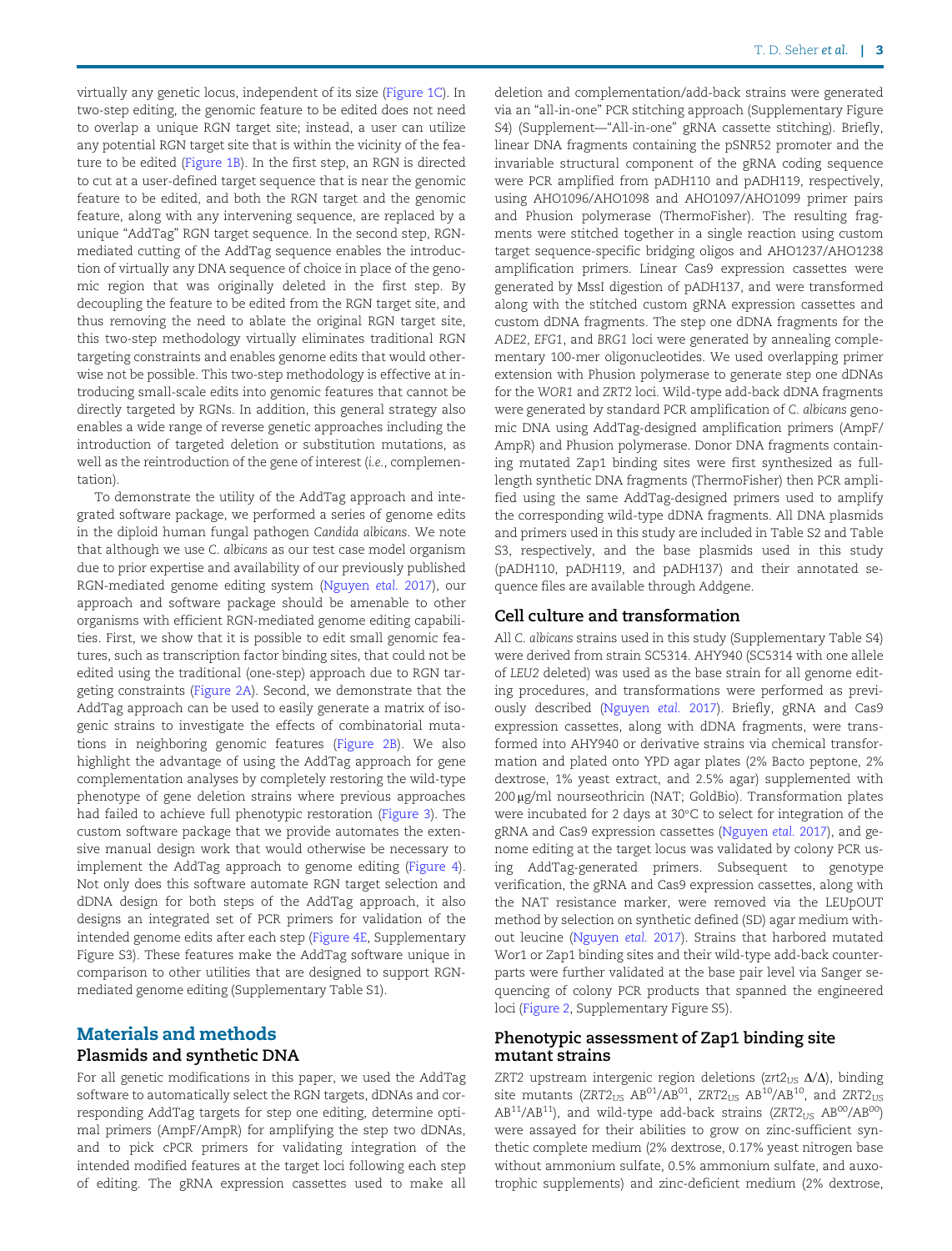<span id="page-3-0"></span>

Figure 2 Precision editing of transcription factor binding sites enabled by the AddTag method. The AddTag method was used to edit short genomic features, including those that lacked overlapping RGN targets. Segments of Sanger sequencing chromatogram traces are depicted for the experimental target and feature at the edited locus, however, the entire region encompassing the step-2 addback dDNA, including the integrative flanks, was verified by Sanger sequencing for each modified strain depicted. Gray bars in the traces represent the Phred quality score from 0 (low) to 62 (high). For step one (purple), the wild-type  $(+)+$ ) genome was turned into the intermediary  $(\Delta/\Delta)$ . For step two (green), the intermediary genome is turned into an add-back (AB/AB) genome. (A) A 9 bp Wor1 binding site (Wor1 bs) that is located downstream of the WOR2 coding sequence and lacks an overlapping RGN target site was edited via the AddTag method. In step one, both the Wor1 bs and an RGN target 172 bp upstream, along with intervening and flanking sequences included in the expanded feature, were replaced with an AddTag target to create the intermediate  $wor_{D5}\Delta/\Delta$  genotype. Two parallel step two transformations converted the intermediary genome into either an add-back genome (AB<sup>0</sup>/AB<sup>0</sup>) containing the wild-type Wor1 bs, or an add-back genome (AB<sup>1</sup>/AB<sup>1</sup>) containing an edited Wor1 bs. All sequences outside of the Wor1 bs that were deleted in step one were subsequently restored to their wild-type state in step two. (B) AddTag method was used to perform combinatorial editing of two 11 bp Zap1 binding sites (Zap1 bs) that are located 645 bp apart upstream of  $ZRT2<sub>CDS</sub>$ . In step one, the two Zap1 bs sequences, along with the intervening sequence, were replaced with an AddTag. Four parallel step two transformations produced add-back genomes with neither (AB<sup>00</sup>/AB<sup>00</sup>), either (AB<sup>01</sup>/AB<sup>01</sup> and AB<sup>10</sup>/AB<sup>10</sup>), or both (AB<sup>11</sup>/AB<sup>11</sup>) Zap1 bs sequences edited. Genomic positions within the feature and homology arms containing heterozygous allelic variants (orange) in the wild-type genomic DNA (+/+) became fixed in the homozygous state (dark gray) in each add-back genome (AB). Thick horizontal lines represent DNA, with genomic DNA (gDNA) terminating in helices. Rectangles with internal labels represent annotated regions. Annotations with striped shading and labels preceded by an asterisk ( $\square$ ) represent modified sequences. Homologous regions on different DNA molecules are connected by stretched rectangles and represent intended recombination events. The sequence intervening between the feature selected for editing and the restriction target is colored gray. Half-arrows pointing right represent annealing of "forward" primers, and half-arrows pointing left denote annealing of "reverse" primers. Genomic sites where primers anneal are color-matched to their respective primers.

0.17% yeast nitrogen base without either ammonium sulfate or zinc sulfate, 0.2% ammonium sulfate,  $2.5 \mu$ M EDTA, and auxotrophic supplements) on 2% agar plates [\(Nobile](#page-9-0) etal. 2009). Each strain was grown to saturation via overnight culture in YPD liquid medium at 30°C with shaking prior to back-dilution. Strains were grown to mid-log, washed, and then serial diluted in sterile phosphate-buffered saline (PBS). Two independent biological

replicates for each engineered genotype were assayed twice. Aliquots of each dilution were spotted onto zinc-sufficient and zinc-deficient agar plates and grown at 30°C for 2 days.

#### Biofilm phenotype assay

C. albicans strains were cultured from cryogenically frozen stocks at 30°C on YPD agar plates (2% bacteriological-grade peptone, 2%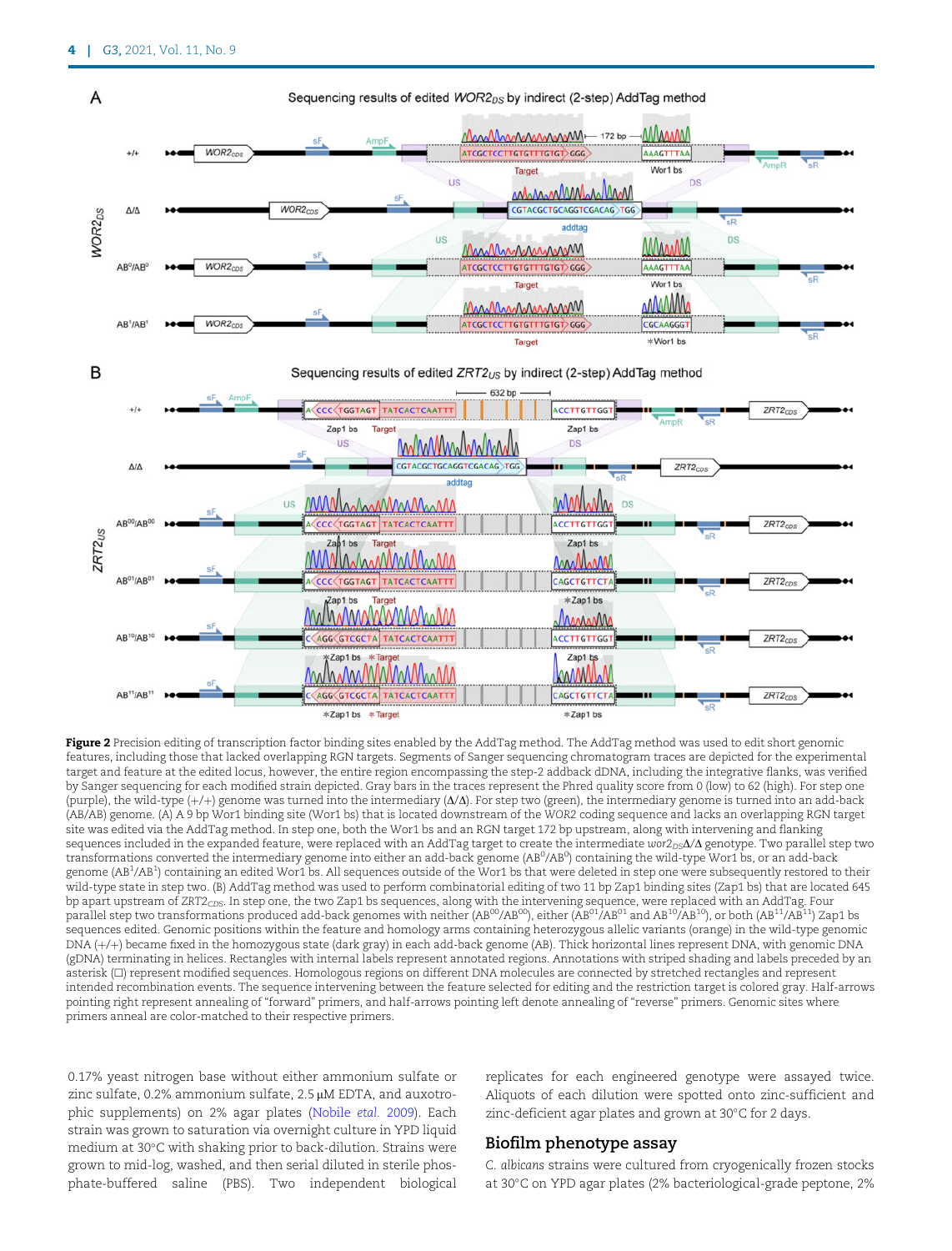<span id="page-4-0"></span>

Figure 3 AddTag-mediated homozygous gene restoration at native loci confers full complementation of the wild-type phenotype. Strains with EFG1 or BRG1 restored at their native loci are indistinguishable from the original wildtype strain background in which the efg1 or brg1 deletion strains were engineered. Each column represents a different genotype, with a representative image and the  $OD_{600}$  of its biofilm depicted as a bar above. For each genotype, two independently derived strains were cultured in a 24-hour biofilm assay at  $n = 4$  wells. NS: P-value  $> 0.05$ ; \*Pvalue  $<$  0.05. For both EFG1 and BRG1 loci, the  $\Delta/\Delta$  genotype shows a biofilm growth defect, and the AB/AB genotype shows full phenotypic restoration.

dextrose, 1% yeast extract, 2.5% agar) for 2 days. A single colony of each strain to be tested was grown overnight in liquid YPD medium. Biofilms were grown on the bottoms of 12-well polystyrene plates in Spider medium (1% nutrient broth, 0.2% K<sub>2</sub>HPO<sub>4</sub>, 1% mannitol, pH 7.2) with shaking at 200 rpm at  $37^{\circ}$ C using an ELMI shaker (ELMI) as described previously [\(Lohse](#page-9-0) etal. 2017; [Gulati](#page-9-0) etal. [2018](#page-9-0)). The optical density 600 nm (OD $_{600}$ ) was measured for each well using a Cytation 5 plate reader (BioTek), and biofilms were imaged. For each genotype, a  $n = 4$  number of wells were assayed. Two independent biological replicates for each engineered genotype were assayed twice. Significance levels and confidence intervals were calculated by the Student t statistic with unequal variance using H<sub>A</sub>:  $OD_{600}(+/+) \neq OD_{600}(AB/AB)$  and H<sub>A</sub>:  $OD_{600}(+/+)$  >  $OD_{600}(\Delta/\Delta)$ .

#### Software versions and computer specifications

The AddTag software is an open-source Python 3 software package developed for command line usage. We used AddTag r284 and AddTag r517 in Python 3.5.3 with the Regex 2018.2.21 package, and with the following additional software for scoring and aligning: Azimuth 2.0 [\(Doench](#page-8-0) etal. 2016) in Python 2.7.13 for ontarget scores; CFD ([Doench](#page-8-0) etal. 2016) and Hsu-Zhang [\(Hsu](#page-9-0) etal. [2013](#page-9-0)) for off-target scores; BLAST+ 2.7.1 [\(Camacho](#page-8-0) etal. 2009) for predicting recombination by aligning dDNA to gDNA; BOWTIE 2 2.3.4.1 ([Langmead and Salzberg 2012](#page-9-0)) for aligning target sequences to off-target sites; MAFFT [\(Katoh](#page-9-0) etal. 2005) for identifying homologous flanking regions; and UNAFold 3.8 ([Markham and](#page-9-0) [Zuker 2008\)](#page-9-0) for the change in Gibbs free energy and melting temperature thermodynamics calculations. We used the C. albicans assembly 22 sequence and annotations from the Candida Genome Database [\(http://www.candidagenome.org/](http://www.candidagenome.org/)) retrieved on February 05, 2017 ([Skrzypek](#page-9-0) etal. 2017). Oligo designs were



Figure 4 Overview of how AddTag software identifies targets, generates dDNAs, and chooses primer pairs for strain validation. AddTag software input requires a reference genome sequence  $(+)$  with the annotated feature to be edited, a \*feature sequence with which to replace the wildtype feature, and one or more RGN target motifs, representing the specific RGN(s) being used for HDR-mediated genome editing. Each panel of this figure describes the internal process the AddTag software uses to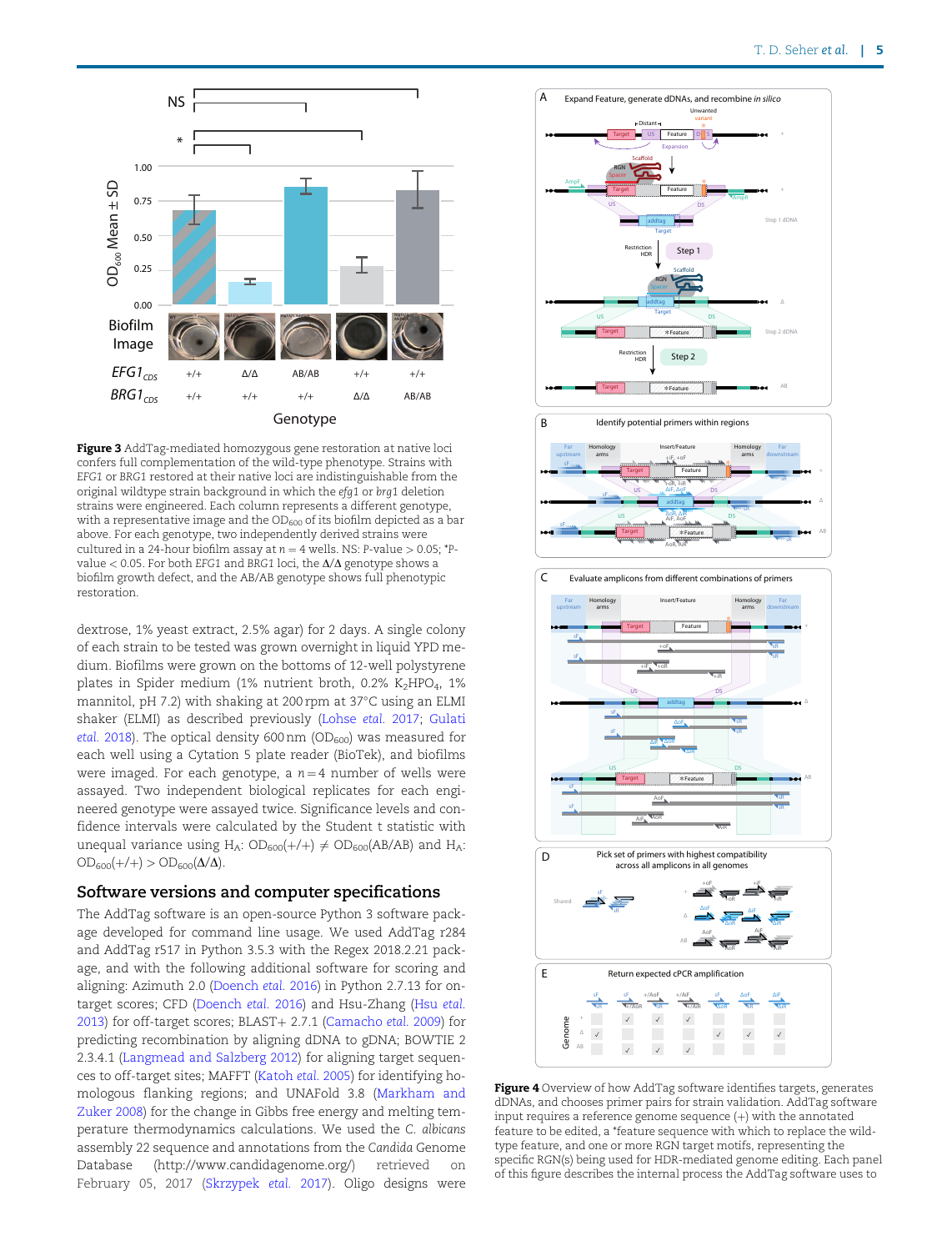produce its output. (A) The AddTag software automatically identifies and designs the gRNA target (red) and AddTag target (cyan) sequences used for RGN-mediated cutting of genomic DNA in steps one and two, respectively. If necessary, the AddTag software will expand the bounds of a user-defined feature to include an RGN target that meets or exceeds gRNA quality control filters. The feature expansion process also ensures that flanking homology arms manifest an acceptable level of polymorphism. In this example, the feature is expanded in both directions (violet arrows). The software also automatically generates the dDNA sequences used in steps one and two, based on specific user inputs and the outcome of the feature expansion process. Step one dDNA consists of upstream and downstream homology sequences (violet US and DS regions) derived from the reference  $\check{g}$ DNA (+ $g$ DNA) sequences that flank the expanded feature, combined with the AddTag insert to create a new RGN target (box with dark blue, dashed lines). Step two dDNA consists of expanded upstream and downstream homology regions (green US and DS regions) flanking the expanded genomic feature that was removed in step one (gray box with dashed line border). A wild-type version of the step two add-back dDNA (not shown) can be amplified from +gDNA using the output AmpF/AmpR primer pair (green), while step two dDNAs with modified sequences (\*Feature) can be generated by stitching PCR or DNA synthesis (not shown). Vertical black arrows represent gRNA and RGN complex association and restriction of gDNA, followed by homology-directed repair (HDR) as the process by which dDNA is incorporated into the gDNA. (B) The AddTag software systematically searches for candidate primer sequences to populate a standardized set of PCR primers that can be used for dDNA amplification and genotype verification for each genome editing experiment. Some regions, such as the far upstream and far downstream (blue), are shared among all gDNAs  $(+, \Delta, \text{and AB}$  genotypes). Other regions are genomespecific, like the AddTag target (cyan) and expanded feature (gray) regions. The software uses a sliding window approach to identify all potential primers within each region, but for simplicity only a few are depicted for each region. (C) The AddTag software identifies candidate primers that would be suitable for the generation of PCR amplicons indicated by dark gray bars. These include: the sF/sR primer pair, which spans all genomes  $(+, \Delta, \text{and } AB \text{ gDNAs})$ , and 3 primer pairs which are specific to each genome, labeled sF/oR, oF/sR, and iF/iR. The software assigns a weight to each primer, then it evaluates the compatibility of every pairwise combination of forward and reverse primers for each amplicon and assigns a weight to that primer pair (Supplement— Finding, scoring, and ranking primer designs). Note: if the (possibly expanded) feature or AddTag target are small, then a usable iF/iR primer pair might not be found for that gDNA. (D) The AddTag software selects an optimal integrated set of PCR primers from the pool of primer pairs identified in panel (C). Each color-coded stack of primers represents an arbitrarily large set of primers identified through the sliding window approach for that like-colored region in panel (B). Simulated annealing identifies the set of primer pairs with highest compatibility (black outline) (Supplement—Constructing optimal primer sets). (E) The AddTag software calculates expected cPCR amplification for each gDNA using in silico PCR. Given restrictive cPCR conditions (pictured) sF/sR pair is expected to amplify only the  $\Delta$ gDNA, and fail to amplify the +gDNA and ABgDNA. Alternatively (unpictured), if the feature size is small, amplification should occur at all gDNAs and band migration on a gel should indicate the successful step one dDNA integration. Amplification of the sF/oR and oF/sR pairs across the gDNAs indicate the feature or insert is present at the expected locus (it is possible dDNA may incorporate at an unintended locus). In this example where none of the optimal primers overlap with the feature or \*feature, several primers are identical: +/AoF (+oF and AoF), +/AoR (+oR and AoR), +/AiF(+iF and AiF), and  $+/A$ iR ( $+iR$  and AiR). The iF/iR pairs amplify if the feature or insert exists anywhere in the gDNA, regardless of its locus. Thick horizontal lines represent DNA, with genomic DNA (gDNA) terminating in helices, and donor DNA (dDNA) terminating in blunt ends. Rectangles with internal labels represent annotated regions. The target site that matches the wild-type is colored red. The Spacer regions of the guide RNAs (Spacer and Scaffold) are color-matched with genomic regions the RNA-guided nuclease (RGN) is programmed to cleave. Allelic variants on DNA are colored orange, and fixed variants are colored dark gray. Homologous regions on different DNA molecules are connected by stretched rectangles, and represent intended recombination events. Half-arrows pointing right represent annealing positions of "forward" primers, and half-arrows pointing left denote annealing positions of "reverse" primers.

computed on a Linux 3.1.0 64-bit Slurm-managed 12-core (24-logical processors) system with 256 Gb RAM, with Intel Xeon E5-2650 v4 @ 2.20 GHz x86 CPU. Analyses were conducted using the bash shell (Free Software Foundation 2007). Full commands to reproduce the analysis are included in the code repository.

## AddTag software

Here, we provide an abbreviated overview of AddTag's basic features. For additional details on target identification, feature expansion, scoring and ranking of targets, dDNA generation, and finding, scoring, and ranking primer designs, see Supplementary materials. A full list of available alternative target scoring algorithms, alignment programs, and thermodynamics calculators are detailed in the software documentation [\(https://github.com/](https://github.com/tdseher/addtag-project) [tdseher/addtag-project](https://github.com/tdseher/addtag-project)).

The AddTag software requires users to input the full genome sequence (gDNA) of the organism to be edited, the start and end positions on a chromosome that will be edited (Feature), the sequence to which the feature will be modified (\*Feature), and a description of the RGN to be used. AddTag also provides a variety of optional inputs that grant greater versatility, such as target motifs that define which sequences on the gDNA the RGN should interact with (Supplement—Identifying targets and feature expansion), and any extrinsic DNA sequence to replace the feature with when an edit is desired [\(Figures 1B](#page-1-0) and [4A](#page-4-0)). Finally, there are many other optional inputs including: the AddTag insert type (Supplement—Generating knock-out dDNAs that contain AddTag targets for intermediary genome) (Supplementary Figure S6); any specific Algorithms to rank target suitability (Supplementary Figures S7 and S8); a list of feature homologs; and parameters defining PCR conditions to optimize for (Supplementary Figure S9).

After processing the inputs, the AddTag software will produce four key results to both the terminal screen (STDOUT) and several text files: (a) A list of targets for restricting reference gDNA at the desired feature for initiating knock-out; (b) A list of Step one dDNA sequences that each contain a unique gRNA: RGN-binding site (AddTag target) with flanking segments homologous to regions upstream and downstream of the feature; (c) a Step two dDNA sequence that will restore the wild-type sequence or introduce a modified feature (\*Feature); (d) A series of primers including AmpF/AmpR to amplify the Step two dDNA, shared sF/sR primers for assaying the feature across all steps of genome editing  $(+)$ ,  $\Delta$ , and AB gDNAs), and iF/iR primers for positive amplification of the feature, and oF/oR primers to determine if the dDNA integration is at the correct locus. These validation (cPCR) primers all together indicate if the genomes were edited as intended.

## Data availability

Strains and plasmids are available upon request. All software and scripts used for this study are publicly-available at a Git repository hosted on GitHub [\(https://github.com/tdseher/addtag](https://github.com/tdseher/addtag-project)[project\)](https://github.com/tdseher/addtag-project). This includes full documentation, source code, and example workflows. The authors affirm that all data necessary for confirming the conclusions of the article are present within the article, figures, and tables. Supplementary material is available at figshare: [https://doi.org/10.25387/g3.14787933.](https://doi.org/10.25387/g3.14787933)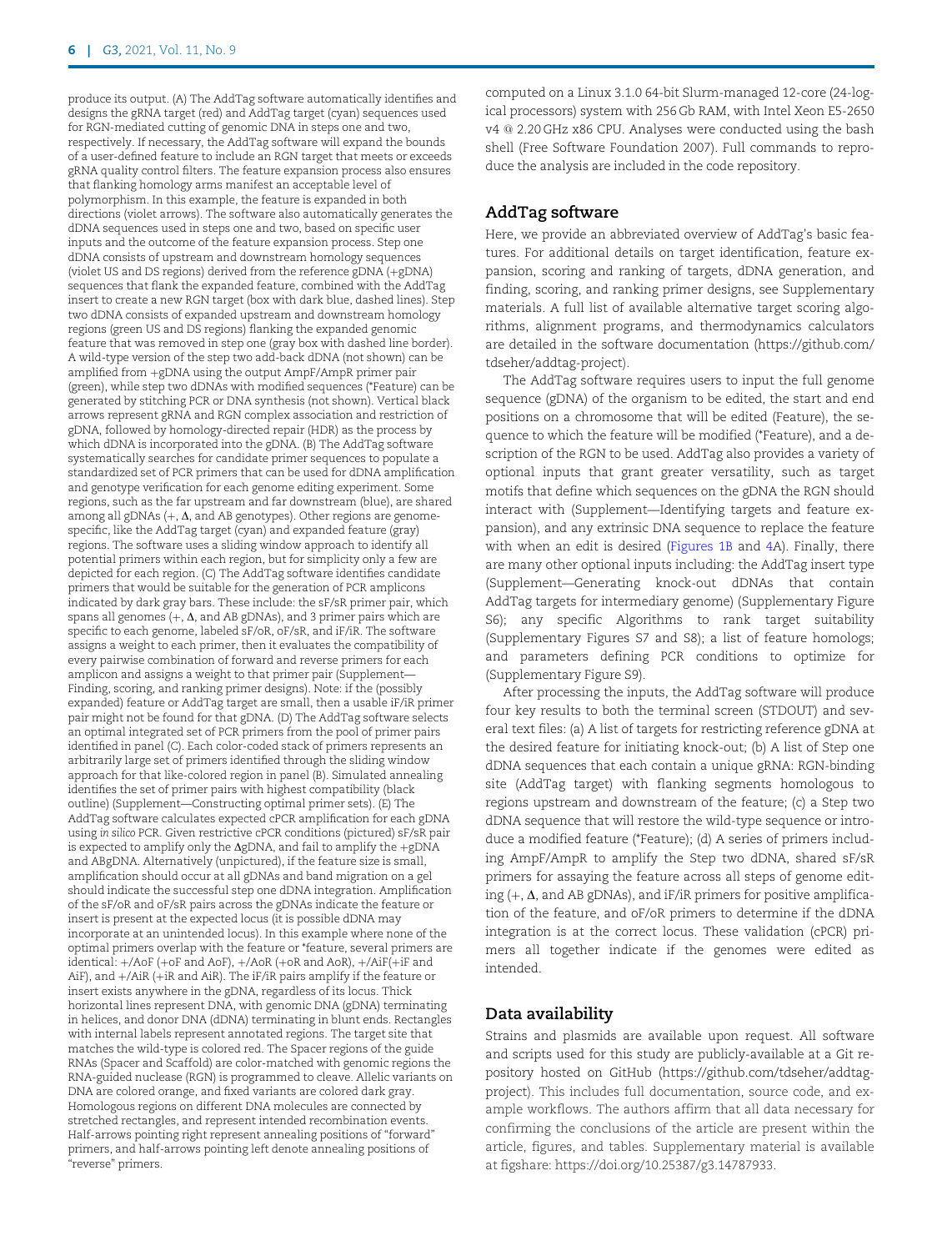# The AddTag method enables precision genome editing of small features that do not overlap RGN target sites

To demonstrate how the two-step AddTag approach enables precision editing of small genomic features that cannot be targeted directly by traditional one-step methods without the introduction of undesired mutations, we modified three independent DNA binding sites for the Wor1 transcriptional regulator in C. albicans (WOR2<sub>DS</sub>, WOR1<sub>USd</sub>, and WOR1<sub>USp</sub>) [\(Figure 2A](#page-3-0), Supplementary Figure S5, A and B) using our previously published C. albicans Cas9-mediated genome editing system ([Nguyen](#page-9-0) etal. 2017). Although there are other C. albicans Cas9-based genome editing systems available [\(Vyas](#page-9-0) etal. 2015; Min etal. [2016;](#page-9-0) [Huang and](#page-9-0) [Mitchell 2017;](#page-9-0) [Ng and Dean 2017\)](#page-9-0), we chose to use the [Nguyen](#page-9-0) etal. [2017](#page-9-0) system since it can easily perform serial "markerless" genome edits. Briefly, this system relies on temporary integration of gRNA and Cas9 expression cassettes, along with a dominant selectable marker, within the LEU2 gene. After confirming markerless integration of modified dDNA fragments at the target locus, the gRNA, Cas9, and resistance marker cassettes are removed via spontaneous recombination between flanking direct repeats and positive selection for restoration of the wild-type LEU2 gene. This system yields precision homozygous genome edits with frequencies ranging from 30 to 100%, with the majority of transformations achieving at least 70% efficiency [\(Nguyen](#page-9-0) etal. [2017](#page-9-0)). We note that the fraction of colonies containing the intended modifications following the first and second steps of the AddTag process were comparable to those reported previously for the one-step approach, and since each step is an independent transformation, followed by isolation of strains with the intended genotype, the overall efficiency of editing is essentially identical between the one- and two-step AddTag methodologies. Wor1 is a well-characterized transcriptional regulator that binds to the consensus sequence TTAAAGTTT [\(Lohse](#page-9-0) etal. 2010; [Hernday](#page-9-0) etal. [2013](#page-9-0)). Because this consensus sequence lacks an NGG PAM sequence, and the binding targets for Wor1 fall within A/T-rich intergenic regions, these Wor1-bound motifs would be challenging to edit using traditional one-step genome editing methods. In fact, the three Wor1 binding sites we selected not only lack an NGG PAM sequence, but they also lack any significant overlap with potential Cas9 target sites. Only one of these three Wor1 binding sites (WOR $1_{USd}$ ) has any overlap with a potential Cas9 target site, however, the overlap lies within the final 4 bp of the gRNA target sequence (distal from the NGG PAM) and thus would likely require additional genome edits beyond the boundaries of the Wor1 binding site to enable direct (one-step) editing ([Doench](#page-8-0) etal. [2016;](#page-8-0) [Zheng](#page-9-0) etal. 2017). Looking more broadly, we find that the targeting constraints we observed with our three selected Wor1 binding sites are representative of all predicted Wor1 bound sites genome wide. Of the 352 predicted Wor1-bound sites, 217 (61.6%) have at least a single base pair of overlap with a potential Cas9 target site (20 bp gRNA target  $+$  NGG PAM), however, most of these features lack sufficient overlap with the potential Cas9 target sites to enable precision editing without introducing unwanted substitutions outside of the Wor1 binding sites. Upon filtering for sufficient overlap between the Cas9 target site and the Wor1-bound sites, as well as applying gRNA quality control thresholds to maximize on-target cutting and reduce off-target cutting, the number of Wor1-bound sites that could practically be edited by the direct one-step method is reduced to 0/352 (0%). This observation highlights the difficulty of performing targeted

precision genome editing of this type of small A/T-rich genomic feature using traditional one-step methods.

For each of our three selected Wor1-bound motifs, we first deleted a region of the genome that includes each individual motif using a nearby high-quality RGN target site and replaced these regions with an AddTag target sequence that encodes a unique RGN target. In a subsequent round of transformations, the AddTag target sites were cut with Cas9 and the previously deleted regions were restored with either the wild-type genomic sequence (complementation) or a modified version in which the Wor1 consensus binding motif was replaced with a scrambled sequence (ACCCTTGCG). In all three cases, Sanger sequencing of PCR products spanning the edited loci revealed complete restoration of the wild-type sequence (complementation) or precise editing of the Wor1 binding motif (modification) without any unintended changes to the surrounding genomic DNA that was deleted and subsequently restored. Thus, we successfully demonstrated the ability of the AddTag methodology to precisely edit genomic loci that could not be edited via traditional (one-step) methods.

#### The AddTag method can be used to streamline combinatorial editing of neighboring sites

To further demonstrate the utility of the AddTag strategy, we performed combinatorial editing of a pair of Zap1 transcription factor binding sites that are separated from each other by 645 bp within the upstream intergenic region of ZRT2 in C. albicans ([Figure 2B\)](#page-3-0). Because these two binding sites are not immediately adjacent to each other, it would be extremely difficult to simultaneously edit both sites using traditional one-step genome editing methods (Supplementary Figure S10). Zap1 is a well-characterized zinc-finger transcriptional regulator that binds to the 11-mer DNA motif ACCTTNAAGGT ([Zhao](#page-9-0) etal. 1998; [Harbison](#page-9-0) etal. 2004; [Nobile](#page-9-0) etal. 2009), and two instances of this motif are found centered under a peak of Zap1 binding upstream of the ZRT2 gene, which encodes a major zinc transporter ([Nobile](#page-9-0) etal. 2009). Because the two Zap1 binding sites upstream of ZRT2 are separated by 645 bp, we deleted a minimal 668 bp region that encompassed both Zap1 binding sites and replaced this region with an AddTag target sequence (CGTACGCTGCAGGTCGACAGTGG). We next designed synthetic dDNA sequences to edit one, the other, or both of the Zap1 binding sites without altering any of the intervening sequence, and transformed these three independent mutant dDNAs, as well as a wild-type add-back version, into the zrt2<sub>US</sub>  $\Delta/\Delta$  base strain. The resulting series of ZRT2<sub>US</sub> add-back strains successfully restored the full wild-type sequence  $(ZRT2<sub>US</sub>)$  $AB^{00}/AB^{00}$ ), mutated both the Zap1 binding sites (ZRT2 $_{US}$  AB<sup>11</sup>/  $AB^{11}$ ), or individually mutated the CDS-proximal (ZRT2 $_{US}$  AB<sup>01</sup>/  $AB^{01}$ ) or CDS-distal (ZRT2<sub>US</sub>  $AB^{10}/AB^{10}$ ) Zap1 binding sites. Phenotypic assessment of these mutant strains revealed subtle yet consistent alterations in growth between each genotype that suggests that the promoter proximal site is required for Zap1-mediated activation of ZRT2 on both zinc-sufficient and zinc-deficient media (Supplementary Figure S11).

## The AddTag method simplifies and improves gene complementation analyses

Gene deletion and complementation are two fundamental techniques in the reverse genetics approach to understanding gene function (Griffiths etal. [2000a](#page-9-0), [2000b\)](#page-9-0). However, typical complementation (add-back) approaches rely on gene expression from a nonnative locus, often in single copy, and thus are prone to issues with partial complementation or inconclusive results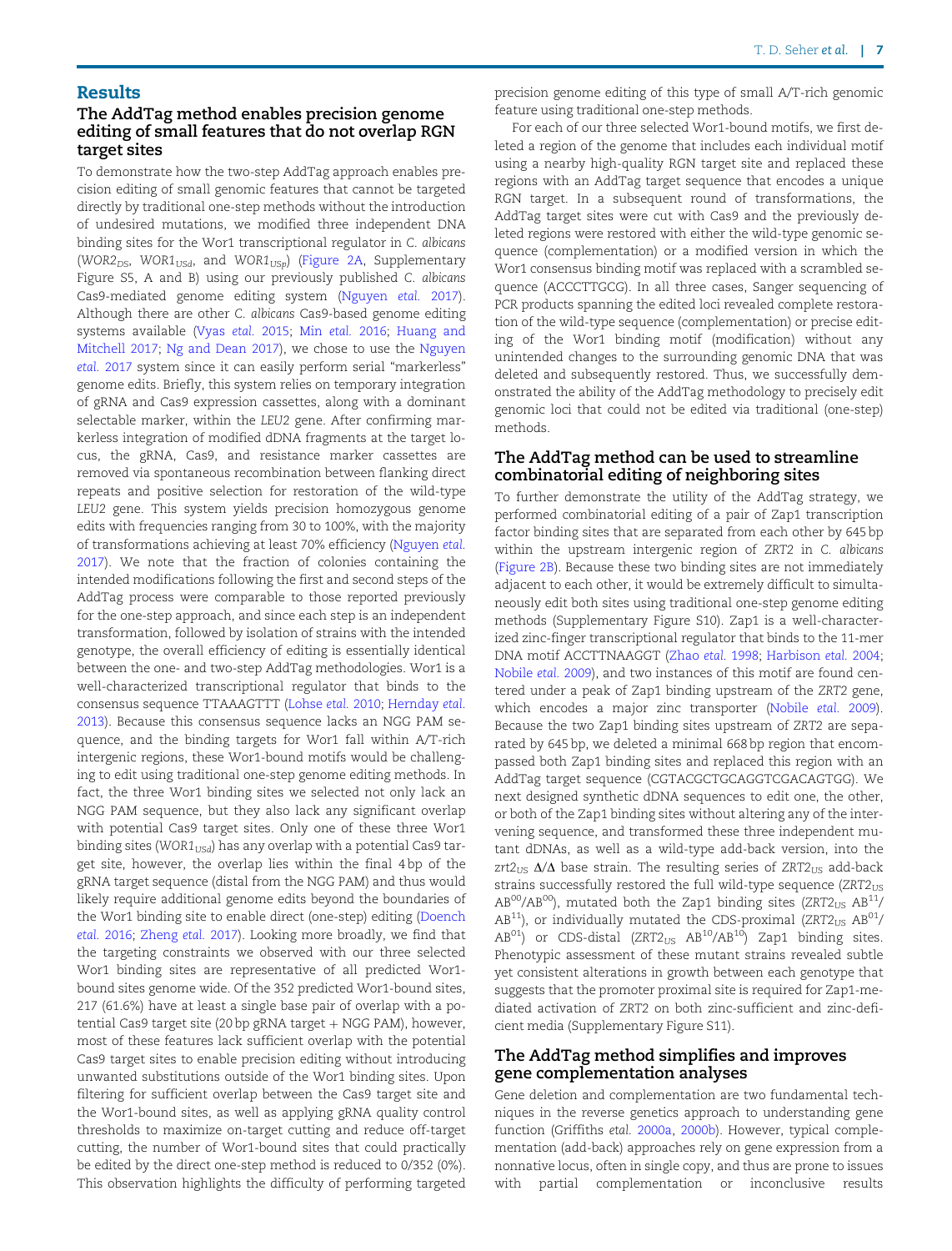(Supplementary Figure S12) ([Cheng](#page-8-0) etal. 2003; [Staab and](#page-9-0) [Sundstrom 2003](#page-9-0); [Brand](#page-8-0) etal. 2004; [Burrack](#page-8-0) etal. 2016; [Freire-](#page-9-0)Benéitez etal. 2016a, [2016b](#page-9-0)). To highlight the utility of our AddTag approach for gene complementation studies, and to demonstrate the power of creating homozygous gene add-backs at native loci, we performed gene deletions and add-backs for two key biofilm regulators in C. albicans. Biofilm formation is an important virulence trait of C. albicans that allows the fungus to successfully colonize host mucosal layers and cause local and disseminated disease in the host ([Nobile and Johnson 2015\)](#page-9-0). We chose to delete and subsequently restore two C. albicans genes (EFG1 and BRG1) that encode master biofilm transcriptional regulators [\(Nobile](#page-9-0) etal. [2012\)](#page-9-0). Under standard biofilm inducing conditions, strains with homozygous deletions  $(\Delta/\Delta)$  of either EFG1 or BRG1 have notably impaired biofilm growth [\(Nobile](#page-9-0) etal. 2012), while strains that are heterozygous  $(\Delta/+)$  for either of these genes form biofilms that are intermediary between those produced by  $+/+$  and  $\Delta/\Delta$  strains ([Glazier](#page-9-0) etal. 2017). Previous studies showed that the traditional add-back approach, using a single-copy of either EFG1 or BRG1 integrated at a nonnative locus, failed to fully restore the wild-type biofilm phenotype, thus generating partial gene complementation results [\(Nobile](#page-9-0) etal. 2012).

Independent EFG1 and BRG1 homozygous gene deletion strains (efg1  $\Delta/\Delta$  or brg1  $\Delta/\Delta$ ) were generated by replacing each CDS with unique minimal AddTag target sequences which were automatically designed by the AddTag software. Homozygous gene complementation strains were subsequently generated using gRNAs that direct Cas9 to cut the minimal AddTag target sequences, along with EFG1 or BRG1 add-back dDNA sequences that were derived from PCR amplification of wild-type genomic DNA. To assess the phenotypes of the EFG1 and BRG1 deletion and add-back strains, relative to their wild-type counterparts, we performed a standard 24-hours biofilm growth assay [\(Lohse](#page-9-0) etal. [2017;](#page-9-0) [Gulati](#page-9-0) etal. 2018) that assesses the extent of biofilm formation by optical density readouts ([Figure 3,](#page-4-0) Supplementary Figure S13). The wild-type parental strain formed biofilms with the expected average OD<sub>600</sub> of 0.69  $\pm$  0.12 (mean  $\pm$  standard deviation), while the EFG1 and BRG1 homozygous deletion strains yielded biofilms with OD<sub>600</sub> values of  $0.17 \pm 0.02$  and  $0.29 \pm 0.06$ , respectively, revealing severely compromised biofilm growth. Upon homozygous add-back of EFG1 or BRG1 into the respective deletion strains, robust biofilm growth that is statistically indistinguishable from that of the wild-type parental strain was observed (0.85  $\pm$  0.06 for EFG1<sub>CDS</sub> AB/AB, and 0.83  $\pm$  0.15 for BRG1<sub>CDS</sub> AB/AB). We note that the wild-type phenotype observed with these homozygous gene add-back strains stands in contrast to the previously reported add-back strains (single-copy add-back at a nonnative locus), which failed to fully complement the wildtype phenotype ([Nobile](#page-9-0) etal. 2012). Together, these results demonstrate that the AddTag method can facilitate the generation of a complete set of matched isogenic strains to conclusively assess the phenotypic effects of specific gene deletions, without the ambiguity of partial complementation.

#### AddTag software automates experimental designs for two-step genome editing

To facilitate implementation of this two-step genome editing methodology, we developed an AddTag software package that automates numerous critical experimental considerations that are necessary for successful two-step genome editing and genotypic verification. Users are required to make only broad decisions to provide the framework by which the program automates the experimental design process, thus decreasing the trial and

error associated with gRNA target identification, dDNA design, and PCR primer selection. The software automatically identifies high quality RGN targets in the vicinity of the genomic feature to be edited (Supplementary Figure S14A), expands the selected feature to encompass an optimal RGN target site (Supplementary Figure S15), and designs dDNA fragments for both the first and second steps of editing (Supplementary Figure S14B). Furthermore, AddTag automatically generates an integrated minimal set of PCR primers that enable unambiguous genotypic verification at each step of the genome editing process ([Figure 4,](#page-4-0) Supplementary Figure S16). All genome edits described in this study were successfully performed using AddTag-generated gRNA, dDNA, and PCR primer sequences, thus validating the utility of this automated design software. For a representative example of the PCR-based genotype verification assay, see Supplementary Figure S3.

# **Discussion**

Traditional one-step RGN-mediated genome editing procedures require modification of the RGN target site, and thus necessitate overlap between the RGN target and the feature that is being edited, or the introduction of undesired modifications outside of the feature of interest. By eliminating the need to modify the original RGN target site, the two-step genome editing methodology presented here is much more flexible, and enables a wide-range of genome editing applications that would otherwise be difficult to accomplish using traditional one-step approaches. A key capability of this methodology is the introduction of small-scale precision genome edits at loci that cannot be directly targeted by Cas9 (or your RGN of choice). Using the human fungal pathogen C. albicans as a test case, we demonstrate this capability by introducing targeted substitutions within three independent 9 bp transcription factor binding sites, all of which lack the necessary overlap with potential Cas9 target sites for traditional one-step editing. We also demonstrate that the AddTag approach enables facile combinatorial editing of loci that are proximal to each other in the genome, without the need to modify the intervening sequence. Furthermore, we restored previously deleted genes to their native loci, demonstrating how the AddTag approach facilitates improved gene complementation analyses without the need for molecular cloning. This native locus gene add-back approach resulted in complete restoration of the wild-type phenotype for the two gene deletion strains tested, whereas traditional methods had previously failed to achieve full phenotypic complementation for the same genes, further highlighting the advantages of the AddTag-mediated complementation method. While these examples are by no means exhaustive representations of the potential applications supported by the AddTag approach (other applications include, but are not limited to, the construction of translational fusions, construction of large mutant libraries, and modification of the lengths of repetitive elements), they highlight how this two-step process facilitates a wide-range of reverse genetic experiments by enabling seamless and efficient deletion and subsequent complementation or modification of virtually any locus in an organism that supports efficient RGNmediated genome editing. We note that the overall efficiency of the two-step AddTag method is comparable to the traditional one-step method. Strains harboring the intended genome edits are isolated and verified by PCR analysis after each of the two steps, and thus the frequency of genome editing at the first step does not compound or reduce the efficiency of the subsequent second step.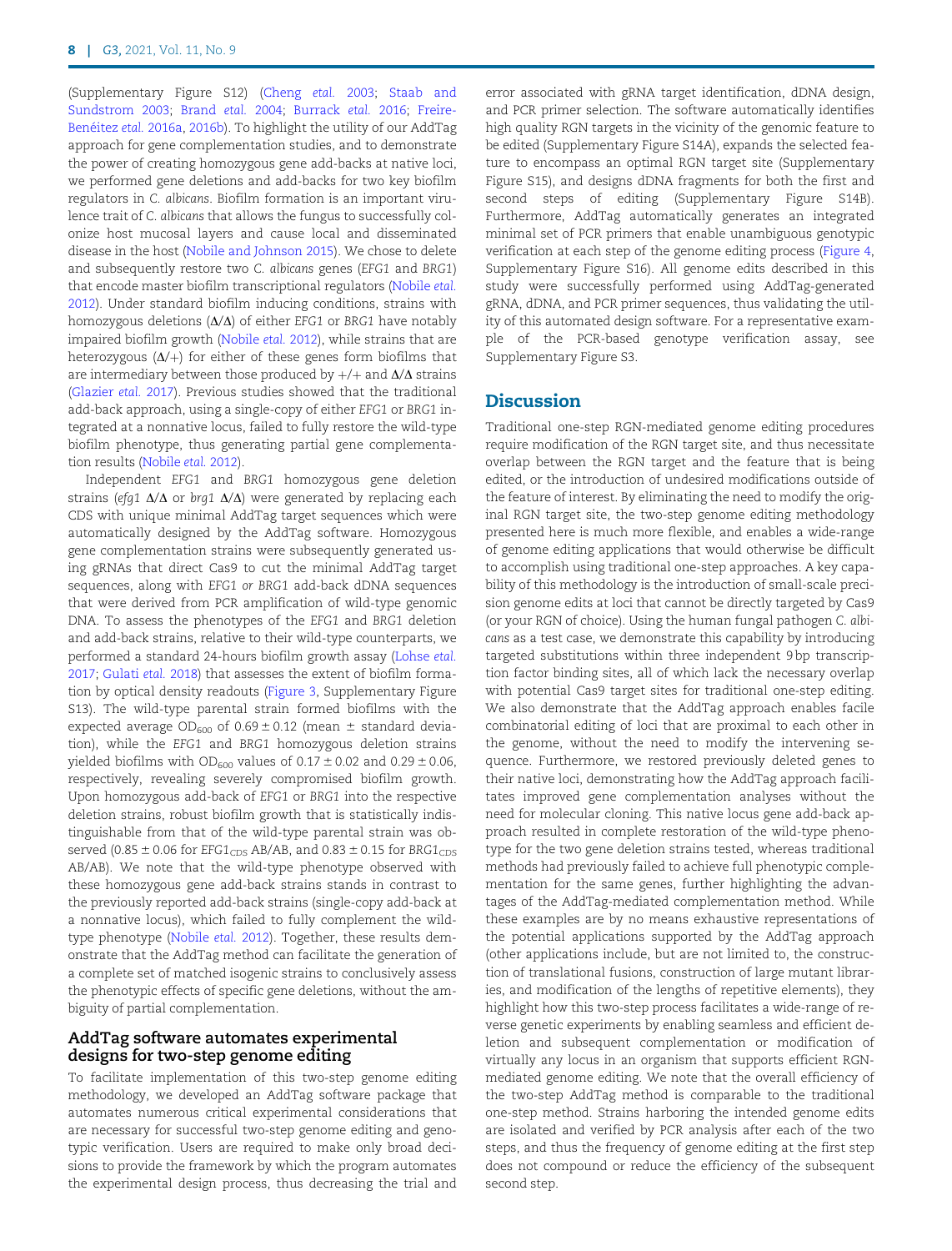<span id="page-8-0"></span>Although we opted to edit nine-bp cis-regulatory motifs as a proof of concept for introducing small-scale targeted edits at sites that do not overlap RGN target sites, it should be possible to use the AddTag approach to change as little as a single base pair at virtually any site within the genome. We note that it could be possible to obtain some of these modifications via one-step editing using alternative RGNs, such as the SpG and SpRY variant of Cas9, which recognize "NGN" or "NRN" PAM sequences ([Walton](#page-9-0) etal. [2020\)](#page-9-0), or Cas12a, which recognizes a "TTTV" PAM sequence ([Swarts and Jinek 2018](#page-9-0)). Many organisms (including C. albicans), however, lack well-characterized and efficient alternative RGNmediated genome editing systems. A major advantage of the AddTag methodology is that it enables users to modify virtually any genomic locus using their preferred RGN, without the need for developing or optimizing alternative RGN-based genome editing systems. Another significant advantage, particularly when introducing small-scale edits, is that AddTag facilitates simple and unambiguous PCR-based screening for the desired genome modifications. Indeed, the removal and subsequent reintegration of at least a few hundred base-pairs of DNA during the first and second steps of the AddTag process generates substantial modifications to the genome that are easily assessed by standard PCR assays, whereas a small-scale edit produced via one-step editing can be challenging to discern from the wildtype via PCR analysis. While the AddTag methodology is flexible and facilitates otherwise challenging precision genome edits, there are some caveats and limitations that are worth considering when implementing this strategy. For example, this approach requires cutting at two distinct RGN target sites during two sequential steps of genome editing, whereas traditional approaches require only one round of cutting and HDR repair. While the extra round of cutting and repair increases the opportunity for unintended off-target cutting, we note that the AddTag approach and accompanying software enables the use of highly stringent gRNA selection criteria, which should significantly mitigate this risk. In contrast, when using the traditional one-step approach, particularly in the context of small-scale edits, one can often be faced with the decision of whether to proceed with a poor-quality gRNA that is more likely to result in off-target cutting, or to forego the desired experiment altogether. Although the AddTag approach uses the same pair of stringently selected RGN target sites to create homozygous wild-type and mutant "add-back" strains (step two) from the same base strain (step one), which further reduces the risk of confounding off-target effects, we cannot rule out the possibility that heterogeneity could arise as a result of off-target cutting; thus, we recommend assaying multiple independent isolates of any given strain. Another caveat of the AddTag approach is that heterozygosity within the region being edited (including any sequences that lie between the feature and target loci) can be lost. Indeed, we observed loss of heterozygosity within the 645 bp region between the two Zap1 binding sites during our combinatorial editing upstream of ZRT2 (Supplementary Table S5). However, the potential effects of this loss of heterozygosity can be controlled for by performing Sanger sequencing of the affected region and selecting a matched set of wild-type add-back and mutant strains which are homozygous for the same allelic variant.

Overall, the integrated AddTag two-step genome editing strategy and supporting software package presented here provide a powerful, easily accessible, and customizable platform to facilitate unrestricted genome editing applications in organisms for which markerless RGN-mediated genome editing tools are available.

# Acknowledgments

The authors thank all members of the Hernday, Sindi, and Nobile labs for insightful discussions on the topic of the manuscript. They also thank Zhong Wang for his thoughtful feedback on the manuscript.

# Funding

This work was supported by the National Institutes of Health (NIH) National Institute of Allergy and Infectious Diseases (NIAID) and National Institute of General Medical Sciences (NIGMS) awards R15AI137975 to A.D.H. and R35GM124594 to C.J.N., respectively, and by a Pew Biomedical Scholar Award from the Pew Charitable Trusts to C.J.N. This work was also supported by the Kamangar family in the form of an endowed chair to C.J.N. The funders had no role in the study design, data collection and interpretation, or the decision to submit the work for publication.

# Conflicts of interest

C.J.N. is a cofounder of BioSynesis, Inc., a company developing inhibitors and diagnostics of biofilm formation.

# Literature cited

- Adli M. 2018. The CRISPR tool kit for genome editing and beyond. Nat Commun. 9:1911.
- Anders CNiewoehner ODuerst AJinek M. 2014. Structural basis of PAM-dependent target DNA recognition by the Cas9 endonuclease. Nature. 513:569–573.
- Biot-Pelletier DMartin VJJ. 2016. Seamless site-directed mutagenesis of the Saccharomyces cerevisiae genome using CRISPR-Cas9. J Biol Eng. 10:6.
- Brand AMacCallum DMBrown AJPGow NAROdds FC. 2004. Ectopic expression of URA3 can influence the virulence phenotypes and proteome of Candida albicans but can be overcome by targeted reintegration of URA3 at the RPS10 locus. Eukaryot Cell. 3:900–909.
- Burrack LSHutton HFMatter KJClancey SALiachko I, et al. 2016. Neocentromeres provide chromosome segregation accuracy and centromere clustering to multiple loci along a Candida albicans chromosome. PLoS Genet. 12:e1006317.
- Camacho CCoulouris GAvagyan VMa NPapadopoulos J, et al. 2009. BLAST+: architecture and applications. BMC Bioinformatics. 10: 421.
- Cheng SNguyen MHZhang ZJia HHandfield M, et al. 2003. Evaluation of the roles of four Candida albicans genes in Virulence by using gene disruption strains that express URA3 from the native locus. Infect Immun. 71:6101–6103.
- DiCarlo JENorville JEMali PRios XAach J, et al. 2013. Genome engineering in Saccharomyces cerevisiae using CRISPR-Cas systems. Nucleic Acids Res. 41:4336–4343.
- Doench JGFusi NSullender MHegde MVaimberg EW, et al. 2016. Optimized sgRNA design to maximize activity and minimize off- target effects of CRISPR-Cas9. Nat Biotechnol. 34:184–191.
- Elison GLSong RAcar M. 2017. A precise genome editing method reveals insights into the activity of eukaryotic promoters. Cell Rep. 18:275–286.
- Feng SLu SGrueber WBMann RS. 2021. Scarless engineering of the Drosophila genome near any site-specific integration site. Genetics. 217:

Free Software Foundation.2007. GNU Bash 4.4.7.